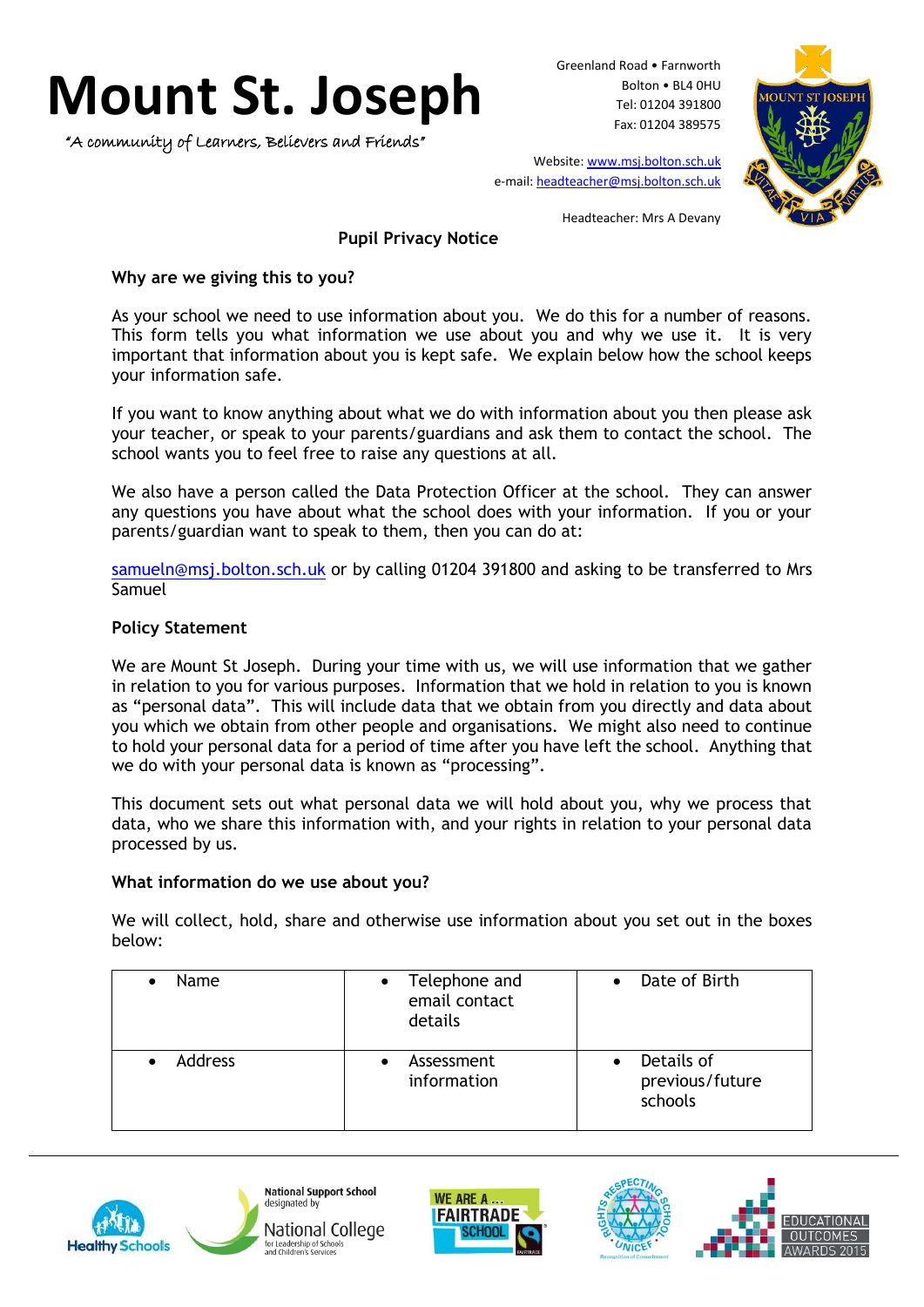| Unique pupil<br>number | <b>Behavioural</b><br>information | $L$ anguage $(s)$                    |
|------------------------|-----------------------------------|--------------------------------------|
| Nationality            | Country of birth                  | Eligibility for free<br>school meals |
| Photographs            | Attendance<br>information         | <b>CCTV</b> images                   |

We will also collect, hold, share and otherwise use some information about you which is special "special category personal data" and we will take extra care to make sure that this is kept safe:

| Racial or ethnic<br>origin      | Religious beliefs             | Special educational<br>needs and disability<br>information |
|---------------------------------|-------------------------------|------------------------------------------------------------|
| Medical / health<br>information | Genetic and<br>biometric data | Information relating<br>to keeping you safe                |
| Sexual life                     | Sexual orientation            | Dietary<br>requirements                                    |

## **Where do we get this information from?**

We get this information from:

- You
- Your parents/guardians, and other children's parents/guardians
- Teachers and other staff
- People from other organisations, like doctors or the local authority for example

## **Why do we use this information?**

We use this information for lots of reasons, including:

- To make sure that we give you a good education and to support you through this
- To make sure that we are able to address and support any educational, health or social needs you may have
- To make sure everyone is treated fairly and equally
- To keep you and everyone at the school safe and secure
- To deal with emergencies involving you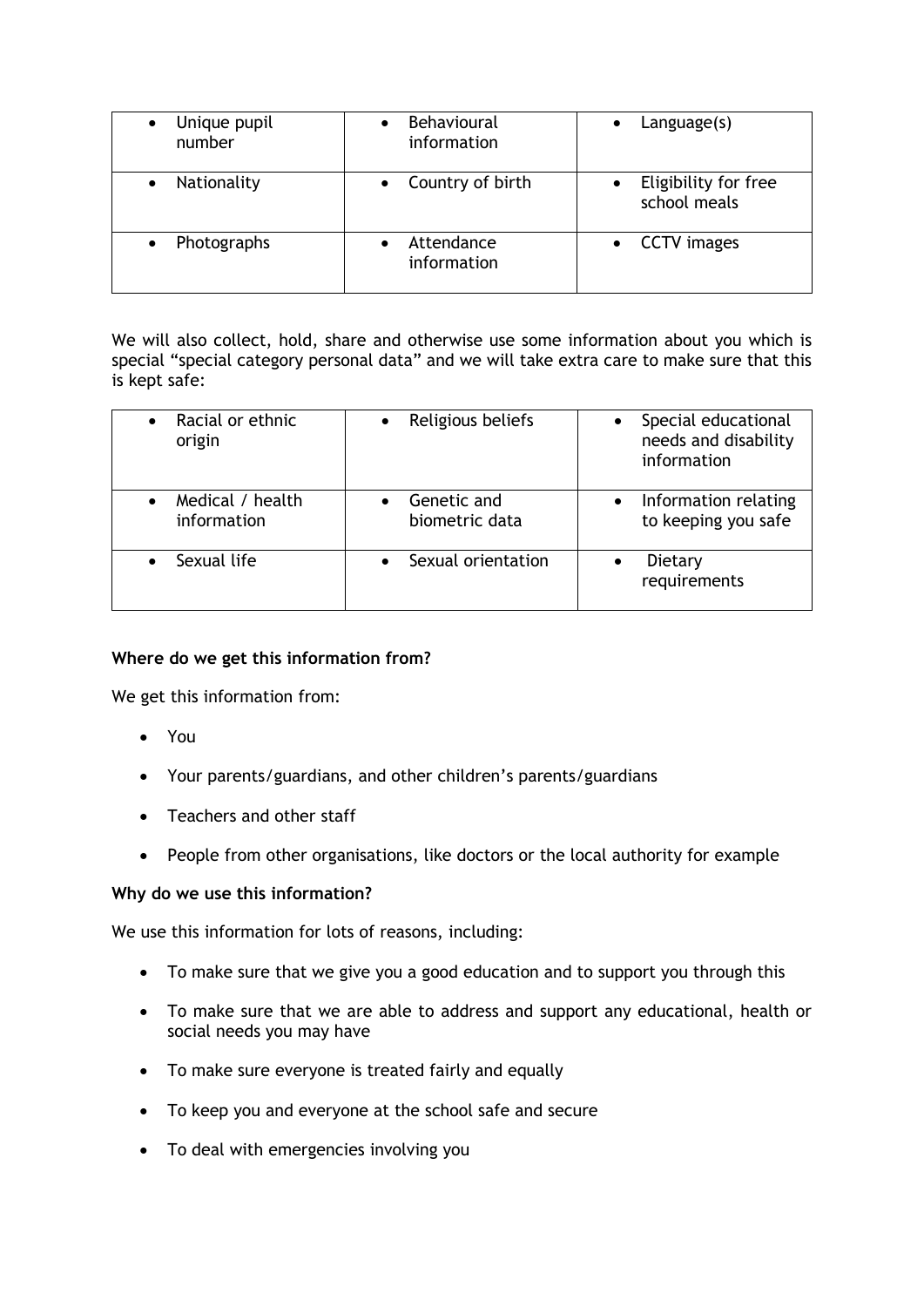- To celebrate your achievements
- To provide reports and additional information to your parents/carers

Some of these things we have to do by law. Other things we do because we need to so that we can run the school.

Sometimes we need permission to use your information. This includes taking pictures or videos of you to be used on our website or in the newspaper. Before we do these things we will ask you or if necessary your parent/carer for permission.

### **Why do we use special category personal data?**

We may need to use the information about you which is special (mentioned above) where there is a specific interest to do so for example health and social care purposes or to provide you with equal opportunities and treatment. We will also use this information where you have given us permission to do so.

There may also be circumstances where we need to use your information in relation to legal claims, or to protect your vital interests and where you are unable to provide your consent.

### **How long will we hold information in relation to our pupils?**

We will hold information relating to you only for as long as necessary. How long we need to hold on to any information will depend on the type of information. Where you change school we will usually pass your information to your new school.

#### **Who will we share pupil information with?**

We may be give information about you with:

- Other schools or educational institutions you may attend or require support from Local Authorities, to assist them in the exercise of their responsibilities in relation to education and training, youth support and safeguarding purposes
- The Department for Education and/ or ESFA as required by the law
- Contractors, to enable them to provide an effective service to the school, such as school meal providers or external tutors

#### **Keeping this information safe**

It is very important that only people who need to use your information can see it. The school keeps you information safe by ensuring computerised systems are password protected and are routinely tested. All paper documentation is stored in secure units.

#### **Your rights in relation to your information**

You can ask to see the information we hold about you. If you wish to do this you should contact Mrs Samuel at [samueln@msj.bolton.sch.uk](mailto:samueln@msj.bolton.sch.uk)

You also have the right to: